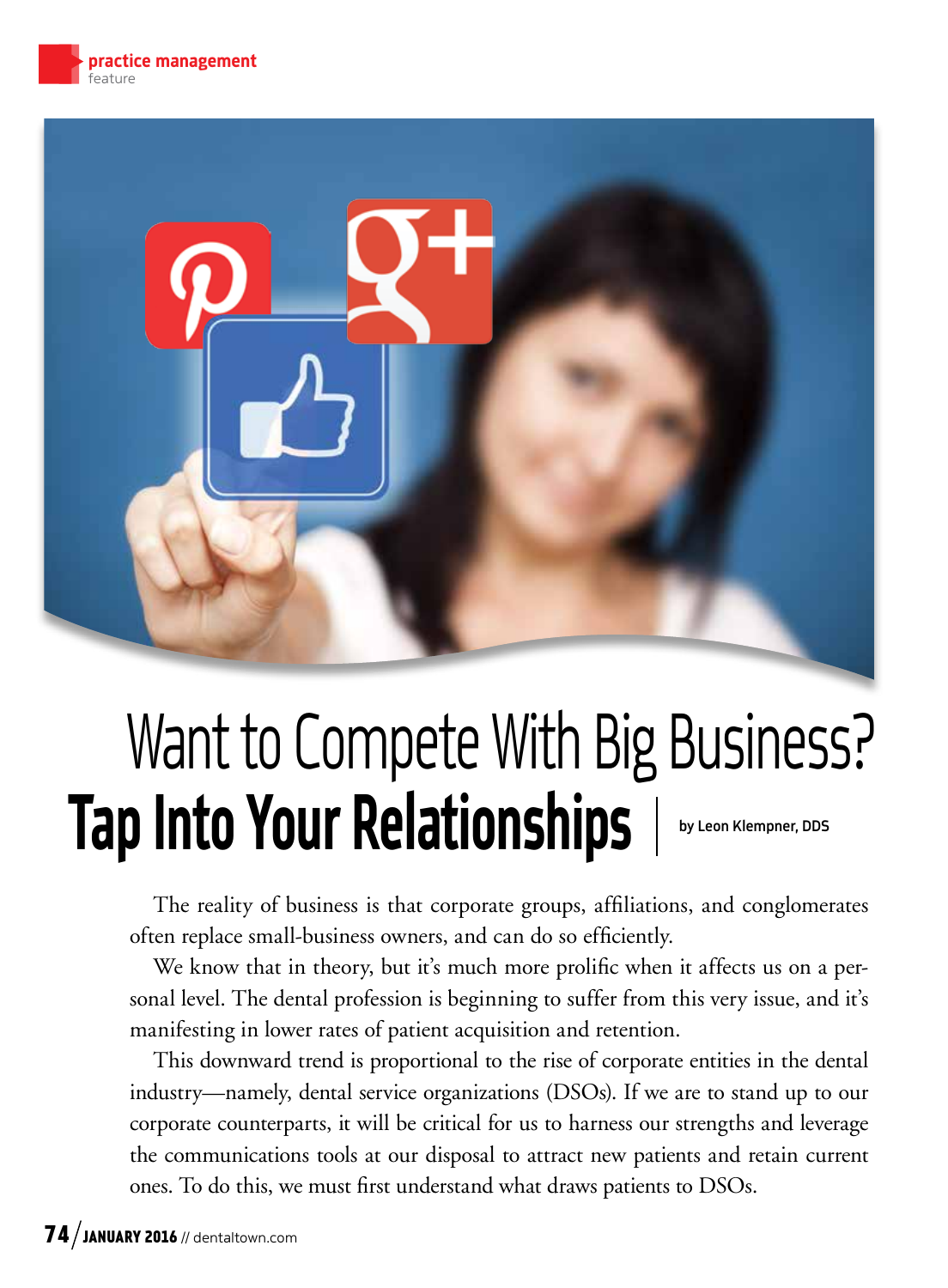practice management feature

### The diagnosis

DSOs promise low fees, flexible financing and convenient hours. They can afford to offer these benefits by reducing overhead, bargaining with insurance companies, and recruiting investors. They also have the resources to feature longer workweeks. The bottom line is that DSOs are effectively commoditizing dental-care services, and working to ensure that the patient's decision is about price and convenience, and not quality.

Admittedly, solo practitioners are at a disadvantage. A private practice cannot be expected to provide the breadth of services and low costs on par with a DSO. However, we do have a major advantage that changes the game. We have personal relationships with our patients, and most importantly, we have their trust.

#### The prognosis

There are two ways to deal with the challenge facing us. Either we choose to compete directly with DSOs for the fee-conscious patients, or we forge a new way forward.

To compete directly, we would continue to employ traditional tactics to drive new patients to our practices. Such tactics include enrolling in multiple third-party, low-fee insurance programs, advertising on the radio and in the Yellow Pages, and lowering our fees. This approach might attract more people, but they'll be people looking for the features that DSOs already offer. This not only puts us in direct competition, but also fuels the commoditization of our services.

Choosing to take ourselves out of the commodity game altogether means deciding not to compete on price or convenience. Rather, it means making our fees unquestionably worthwhile to existing and prospective patients alike. We can do this by using the highly powerful, almost ubiquitous tools already available to communicate the trust that exists between the doctor and patient, and to elevate our relationships in the process.

With this approach we target people who prioritize trust as well as quality services, and are willing to pay for those benefits.

### The treatment

In this model, trust is the foundation on which our new go-to market strategy must be built. Then we must differentiate from DSOs by leveraging that trust, which has been cultivated through carefully built, long-lasting relationships. The key is to use that trust to retain your current patients,

On the other hand, it's no surprise that negative reviews are harmful. You've spent years building your reputation and you don't want a few comments to ruin it.

A simple approach is to ask your patients for reviews, but to be selective about whom you ask. If you hear a comment that you'd want online, ask for it to be posted online!

However, if you are still apprehensive about asking your patients for reviews for fear it will backfire, there is another way. Through my marketing consultancy, I've developed an efficient

Host contests and have patients enter on one of your social media sites. When they do, their friends and families see it, introducing them to your practice. It's a passive endorsement that helps establish an initial level of trust that translates into warm leads.

as well as attract new ones. To accomplish this, we can employ three primary marketing strategies: reputation management, social media marketing, and digital advertising.

#### **Reputation management**

Your online reputation is a result of what is said about you and your practice on the multiple review sites on the Internet. Market research into the effects of online reviews on people's decision-making shows that nine out of 10 people who read reviews decide whether to contact a business based on what they discover.

In addition, Google will reward your practice for positive reviews by featuring Google gold stars next to your profile in search results, and bolstering your website's search-engine optimization. As you garner more positive reviews, your online presence will be more visible and will begin to dominate searches made in your area.

and effective system with a virtual safety net that can be used to gather feedback in a private setting. It helps you to get more positive public reviews and limits the chance you'll get negative ones. It's called the SmartReview program, and it can be implemented on an iPad in your office.

The process is that doctors and staff ask patients throughout the day if they wouldn't mind providing feedback (not reviews!), so that you can make their experience even better. Then, patients rate the practice from one to five stars, and leave a comment on the iPad. Our staffers at People & Practice follow up with patients who left positive feedback, and encourage them to share their thoughts in a publicly searchable review on one of the key review sites, like Google Plus.

With this approach, you are vetting feedback and leading those with whom you have positive relationships to share their experience on a public platform. It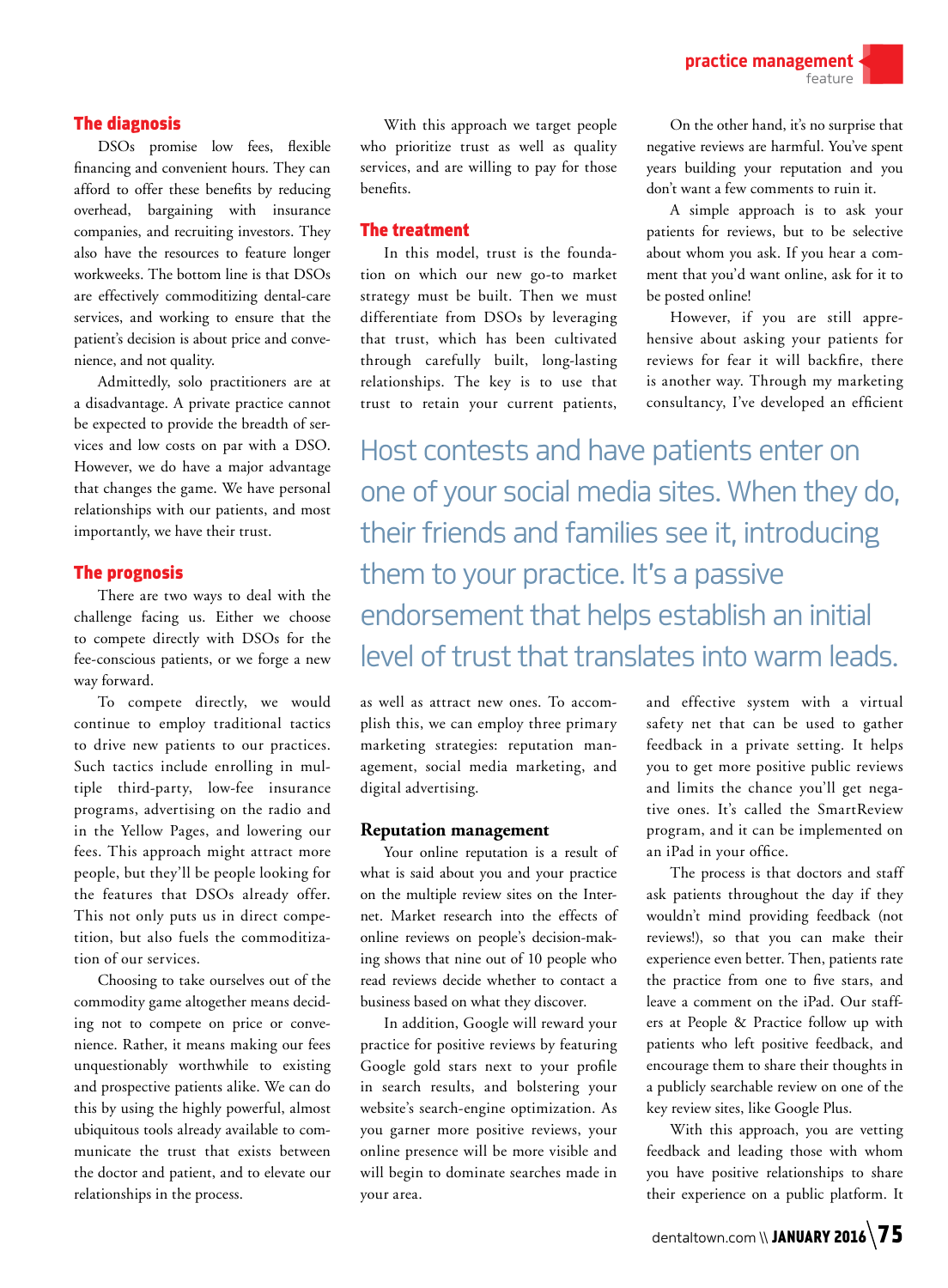

translates into third-party credibility that highlights the trust your patients have in you, which goes a long way to differentiate your practice from DSOs.

# **Social media marketing**

People looking for a dentist will search online, not only to hear what people have to say but also to learn about your practice: its office culture, personality, activities and community involvement. They want to see how you relate to patients and how patients relate to you. It's instrumental in how they evaluate you.

That's where social media can come into play. Social media platforms provide a window into your practice. When you maintain your social profiles in a meaningful and authentic way, you essentially take the office experience online and begin to build confidence and trust with prospective patients.

For existing patients, social media allows you to connect with them when they aren't in your office (which is the majority of the time), effectively extending the relationship beyond office visits, which strengthens loyalty.

In both cases, it's a strong opportunity to persuade patients that you're a better alternative to a DSO and to your

competitors. They must be continually convinced that a private practice, and your practice in particular, is a good fit for them or their families.

Following are the steps for connecting with new and existing patients through social media:

First things first. Clean up duplicate pages and fix any information errors. Set up accounts on Google My Business, Facebook, Twitter, Pinterest, LinkedIn and YouTube. Create consistent visual, written and verbal branding among all your social media sites. Once you've done that, you are ready to try some of the following social media strategies.

- *Win them over.* Host contests and have patients enter on one of your social media sites. When they do, their friends and families see it, introducing them to your practice. It's a passive endorsement that helps establish an initial level of trust that translates into warm leads.
- *Repost and relate*. Provide posts that are relevant to your followers, who are members of the local community. What's going on in the area this weekend? Are schools putting on plays? Is the baseball team you sponsor having its final home game? These posts must



be unique to your practice and must entice current patients to like your practice, participate, and share the information they receive.

• *Take them behind the scenes*. Build trust by sharing what's happening in the office through photos of patients and staff. (As always, make sure you have written permission to post any patient photos.) Let them get to know your staff better by writing spotlight posts and celebrating work anniversaries and birthdays. Also, be sure to share information about you as a person. You're the doctor they're looking to learn more about, after all.

# **Digital advertising**

For those of you who don't yet have people following your practice on social media, there are complementary ways to generate awareness and interest.

Facebook advertising, in particular, has emerged as an excellent, data-rich tool to generate awareness among targeted groups of people. More than 1.4 billion people use Facebook to connect with people and companies, and more than 900 million people visit the site every day.

Facebook grants you access to the demographic, geographic and behavioral information of these users so you can create campaigns geared toward a specific audience. This significantly affects the likelihood that you'll reach the people you want as new patients.

Here are a few tips to keep in mind when planning your digital advertising campaigns:

- *Show and tell*. This is a great opportunity to showcase the relationships you have with existing patients. For example, develop an ad that links to a patient testimonial in which the patient talks about how you've impacted his or her appearance, health, self-esteem or relationships.
- *Be helpful*. Don't simply post your logo. Try to share information that's valuable to people who are looking